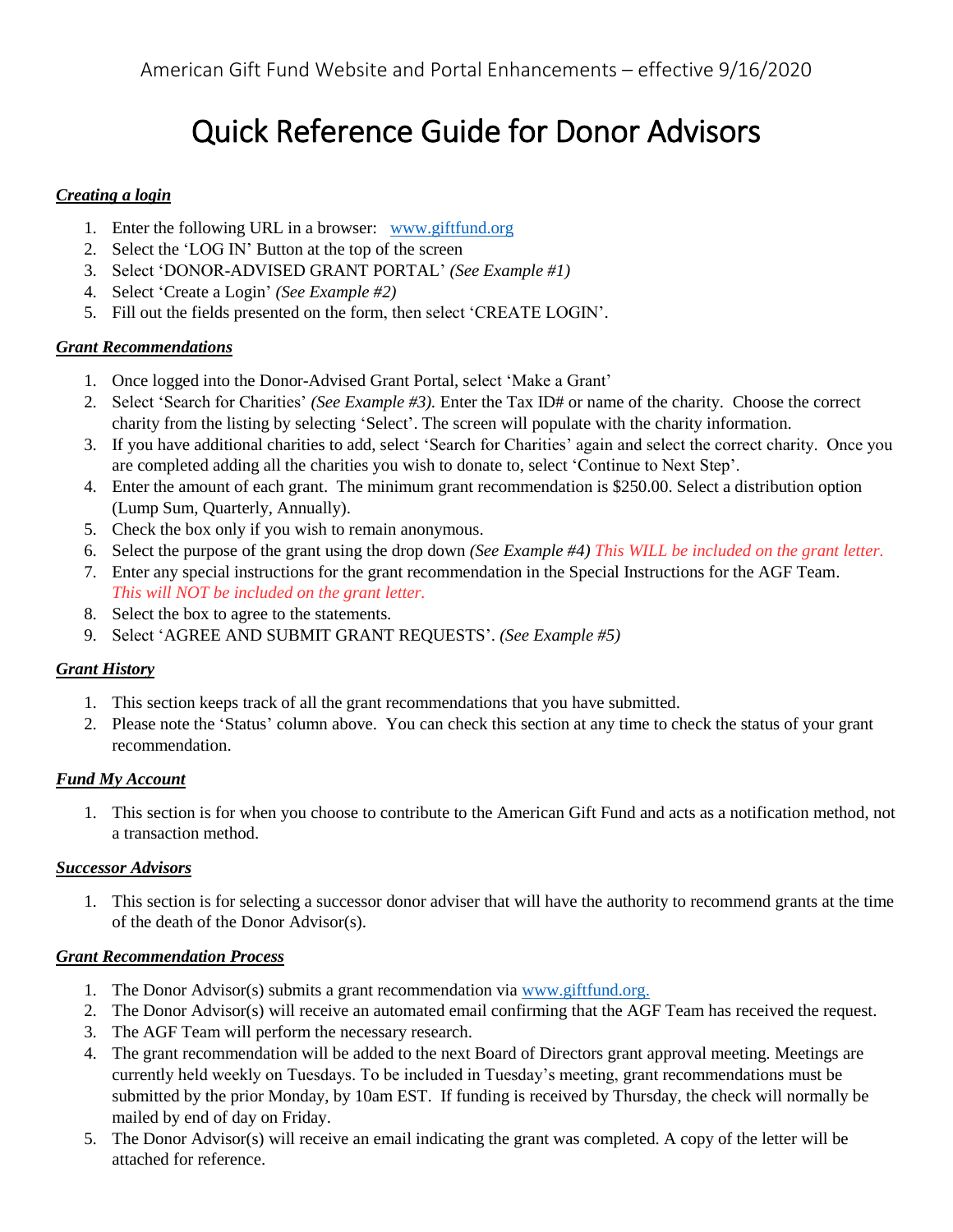### **Example #1**

| Fund<br>to Charity |                                         |            | CALL US TOLL FREE<br>800-441-7698   |          | MAKE GRANT REQUES |        | LOG IN |
|--------------------|-----------------------------------------|------------|-------------------------------------|----------|-------------------|--------|--------|
| rks                | Open An Acco                            | My Account | <b>For Advisors</b>                 |          | About Us          | Conta. |        |
|                    | Choose an account to continue to login. |            |                                     | $\times$ |                   |        |        |
|                    | DONOR-ADVISED<br><b>GRANT PORTAL</b>    |            | DONOR-ADVISED<br><b>INVESTMENTS</b> |          |                   |        |        |
|                    |                                         |            |                                     |          |                   |        |        |

# **Example #2**

|                                              | Create a log in for your<br>American Gift Fund Account                 |
|----------------------------------------------|------------------------------------------------------------------------|
|                                              | <b>AGF Account Number</b>                                              |
|                                              | <b>Account Number</b>                                                  |
|                                              | <b>First Name</b>                                                      |
|                                              | First Name                                                             |
|                                              | Last Name                                                              |
|                                              | Last Name                                                              |
|                                              | <b>Email Address</b>                                                   |
|                                              | Email Address                                                          |
| Log in to your<br>American Gift Fund Account | Which are you?<br>O Donor<br>O Financial Advisor<br>O Client Associate |
| Username                                     |                                                                        |
| Username                                     | Username<br>Username                                                   |
| Password                                     | Password                                                               |
| Password                                     | Password                                                               |
|                                              | Confirm Passwo                                                         |
| <b>LOGIN</b>                                 | Confirm Passv                                                          |
| Create a login   Forgot Password?            | <b>CREATE LOGIN</b>                                                    |
|                                              |                                                                        |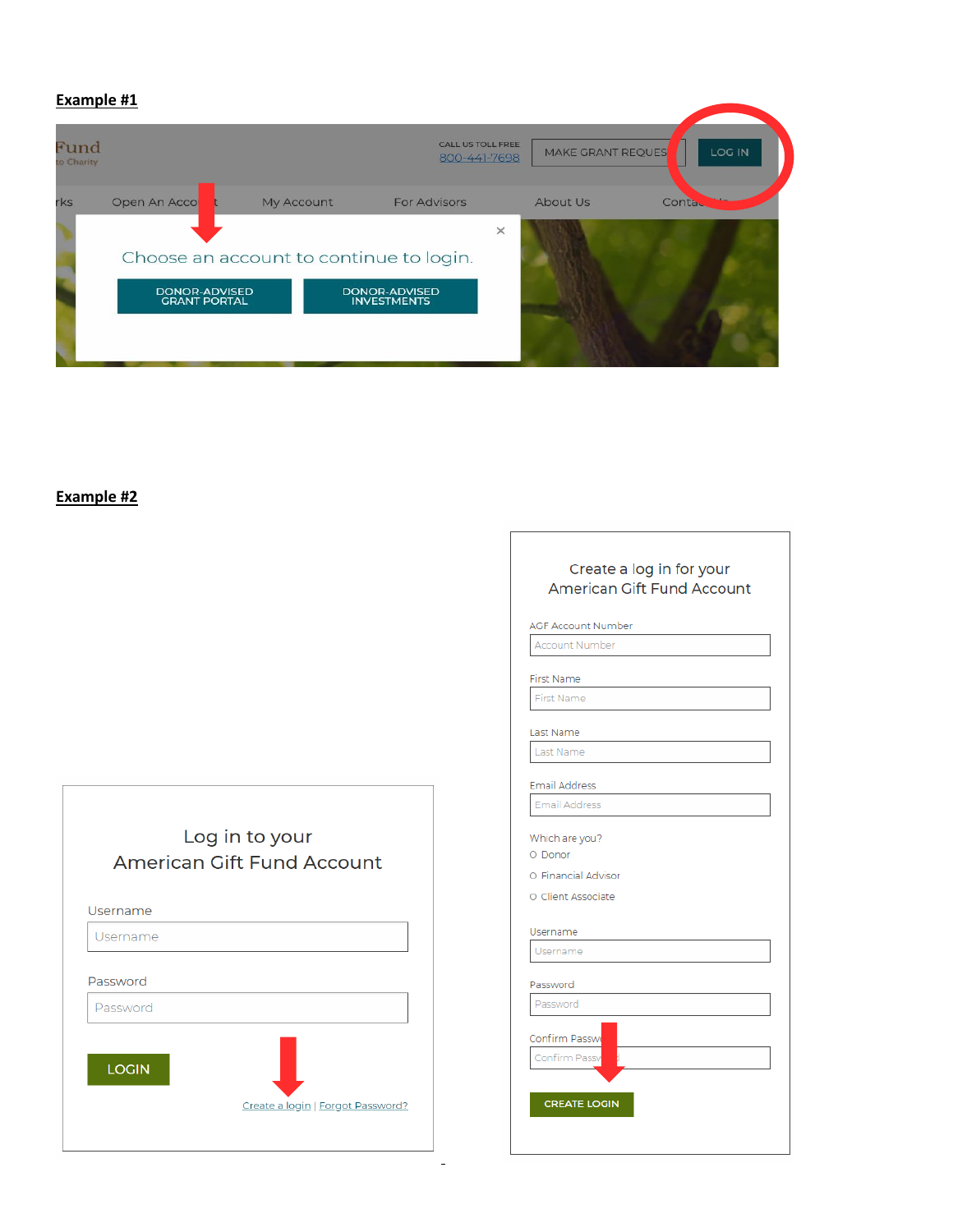| Example #3                                                                                                       |                              |                 |
|------------------------------------------------------------------------------------------------------------------|------------------------------|-----------------|
| Make a Grant                                                                                                     | <b>Grant History</b>         | Fund My Account |
|                                                                                                                  | Angela Clark Foundation Fund |                 |
| Account #111222336<br>Value as of Never: \$123,456.00*<br>* Account Balance may not reflect current transactions |                              |                 |
| Request a rant to a qualifying charity.<br><b>SEARCH FOR CHARITIES</b>                                           | <b>ADD NEW CHARITY</b>       |                 |
| ADD A CHARITY TO CONTINUE                                                                                        |                              |                 |

# **Example #4**

| To: American Cancer Society, Inc. | Choose from one of the following options. |
|-----------------------------------|-------------------------------------------|
| <b>Grant Amount:</b>              | U<br>Lump sum, one-time grant             |
| \$<br>Minimum \$250               | $\circ$<br>Annually Recurring             |
| Purpose of Grant:                 | Quarterly Recurring                       |
| $\mathbf{v}$                      | Monthly Recurring                         |
|                                   | Pay % of account value annually           |